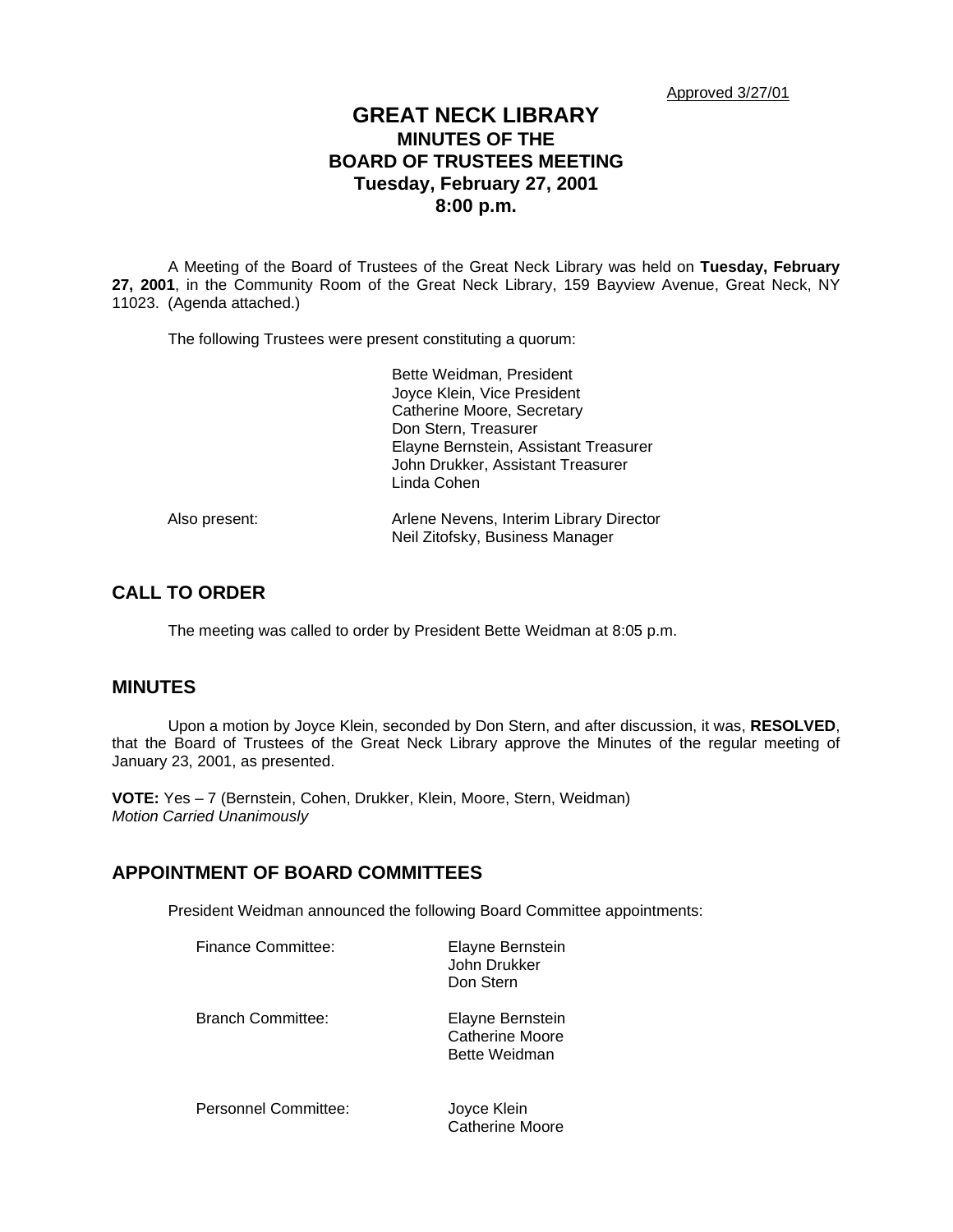|                                  | Bette Weidman                                      |
|----------------------------------|----------------------------------------------------|
| Policy/ByLaws Committee:         | Linda Cohen<br>Joyce Klein<br><b>Bette Weidman</b> |
| Main Library "Ad Hoc" Committee: | Linda Cohen<br>John Drukker<br>Joyce Klein         |

# **NOMINATING COMMITTEE**

Upon a motion by Bette Weidman, seconded by Elayne Bernstein, and after discussion, it was, **RESOLVED**, that the Board of Trustees of the Great Neck Library approve the appointment of Valerie Molinaro to the Nominating Committee for a term of one year.

**VOTE:** Yes – 7 (Bernstein, Cohen, Drukker, Klein, Moore, Stern, Weidman) *Motion Carried Unanimously*

Upon a motion by Bette Weidman, seconded by Elayne Bernstein, and after discussion, it was, **RESOLVED**, that the Board of Trustees of the Great Neck Library approve the appointment of Marjorie Kurcias to the Nominating Committee for a term of one year.

**VOTE:** Yes – 7 (Bernstein, Cohen, Drukker, Klein, Moore, Stern, Weidman) *Motion Carried Unanimously*

# **TREASURER'S REPORT**

During the month of January, 2001, revenue received was \$907,237.62. Total expenses were \$416,512.02.

At the close of business, January 31, 2001, total operating fund holdings were \$1,773,989.97, which were on deposit at HSBC and The Bank of New York, and in Petty Cash funds at Main and the Branches. This compares to a January 31, 2000, balance of \$1,615,302.41.

Additionally, the balance of the Main Building and Special Services fund was \$1,118,829.64; the Automated Library fund was \$125,567.59; the Restricted Gift fund was \$43,272.03; the Branch and Special Services fund was \$121,710.47. These funds totaled \$1,409,379.73 on January 31, 2001. The January 31, 2000, total was \$1,401,270.80.

Upon a motion by Don Stern, seconded by Joyce Klein, and after discussion, it was, **RESOLVED,** that the Board of Trustees of the Great Neck Library, accept the February 27, 2001, Treasurer's Report with the Personnel Changes of January 20, 2001, through February 23, 2001.

**VOTE:** Yes – 7 (Bernstein, Cohen, Drukker, Klein, Moore, Stern, Weidman) *Motion Carried Unanimously*

Upon a motion by Don Stern, seconded by Elayne Bernstein, and after discussion, it was,

**RESOLVED,** that the Board of Trustees of the Great Neck Library authorize the Treasurer to pay the persons named in the Check Register dated January 20, 2001, through February 23, 2001, Paid-Checks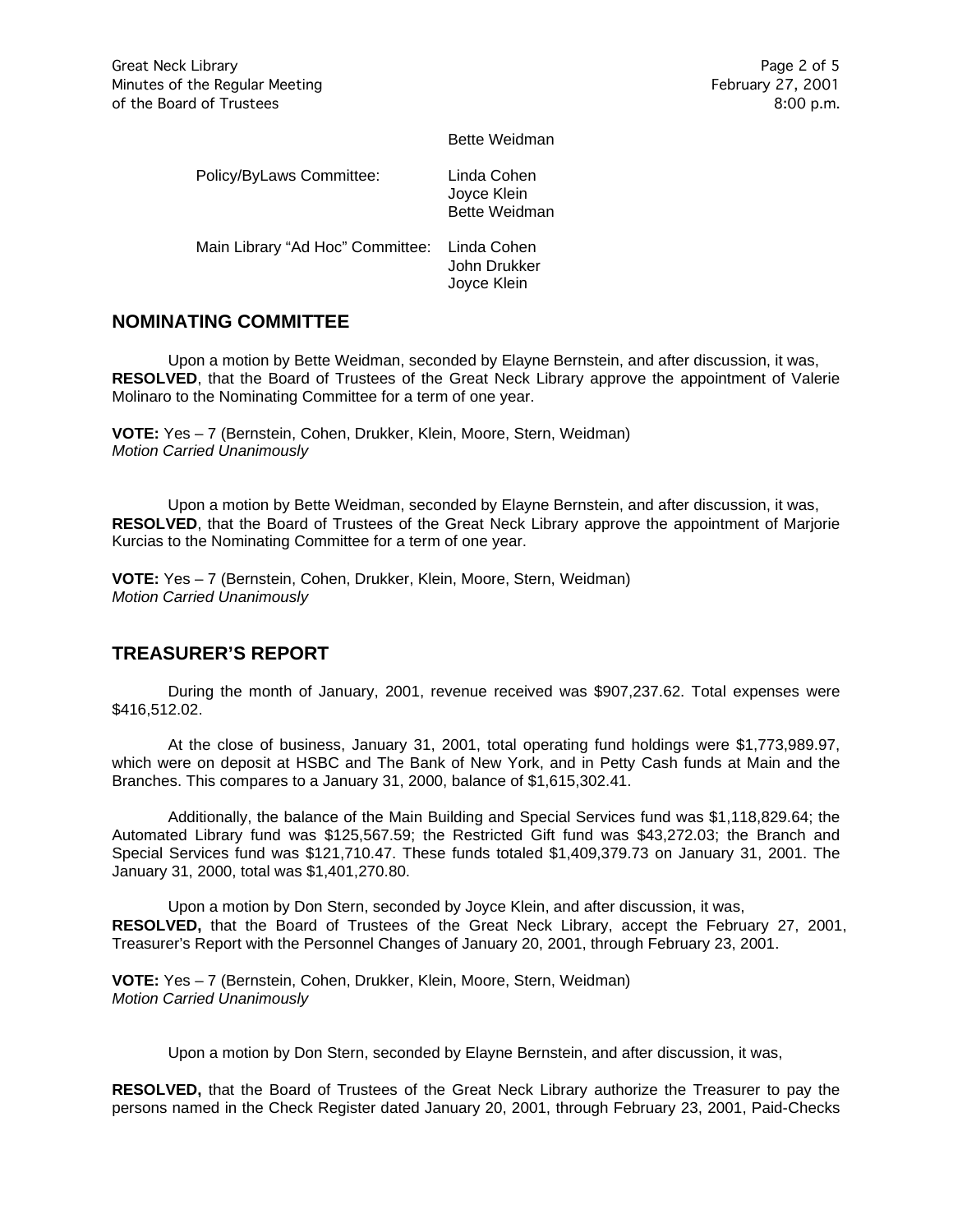numbered 21577 through 21696, and To-Be-Paid Checks numbered 21697 through 21819, the sums set against their respective names, amounting in the aggregate to \$334,836.90.

Public Comment: Marietta DiCamillo

**VOTE:** Yes – 7 (Bernstein, Cohen, Drukker, Klein, Moore, Stern, Weidman) *Motion Carried Unanimously*

# **REPORTS**

Director's Report (attached hereto)

#### Bylaws/Policy Manual

Interim Director Arlene Nevens reported that there was a discrepancy between the Bylaws and the Policy Manual. Article VIII-A of the Bylaws states: *There shall be a Nominating Committee consisting of seven members of the Association, five of whom shall be elected by the membership at the annual meeting, and two of whom shall be appointed by the Board of Trustees.* The Policy Manual, in Section B4 [200-40] states: *Article VII, Section E of the Bylaws*  states than within one month following the annual meeting, the Board shall elect to the *Nominating Committee two persons…*Because the Bylaws are the overriding authority, it was agreed that the Policy Manual should be changed to read "appointed" instead of "elected."

## **OLD BUSINESS**

#### Meeting Dates

The May Board meeting was rescheduled from May 22 to May 15 due to scheduling conflict.

The March Budget meetings (due to confusion last year) were clarified as follows: March 13 – Budget Workshop; March 20 – Budget Hearing; March 27 – Budget Adoption.

### Innovative Users Group Conference

Upon a motion by Don Stern, seconded by Elayne Bernstein**,** and after discussion, it was, **RESOLVED,** that the Board of Trustees of the Great Neck Library authorize the attendance of one staff member at the Innovative Users Group Conference to be held in Santa Clara, California, May 19 - 22, 2001, at a total cost not to exceed \$1,507, to be charged to the Travel-Conference & Meeting budget line.

Public Comment: Ralene Adler

**VOTE:** Yes – 7 (Bernstein, Cohen, Drukker, Klein, Moore, Stern, Weidman) *Motion Carried Unanimously*

### Excessed Equipment

Upon a motion by Linda Cohen, seconded by Joyce Klein**,** and after discussion, it was, **RESOLVED,** that the Board of Trustees of the Great Neck Library declare the equipment on the attached schedule excessed and authorize the Library Director to dispose of same in an appropriate manner.

> Public Comment: Alice Nayer, Mayor Leonard Samansky, Julian Kane, Seymour **Olshin**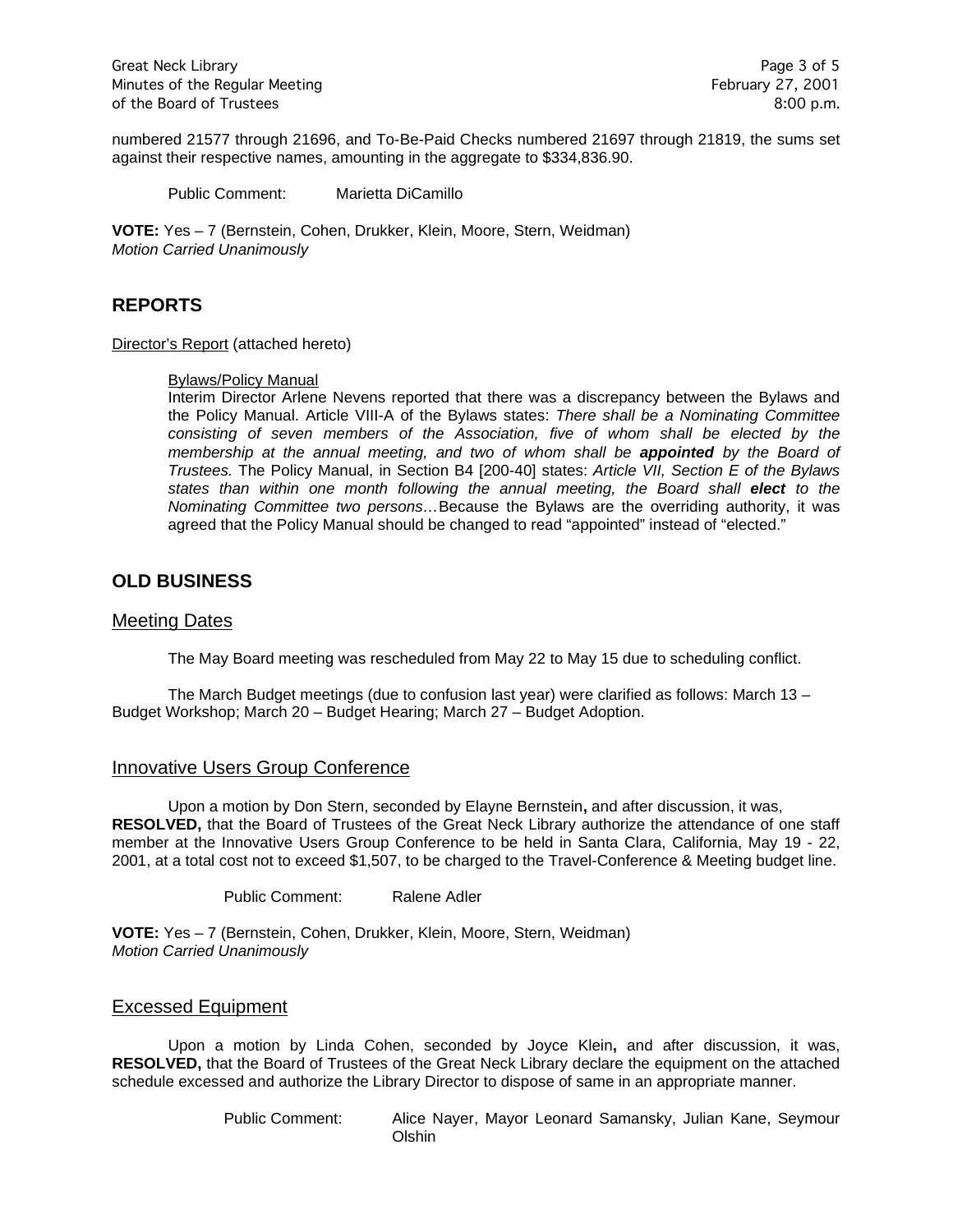**VOTE:** Yes – 7 (Bernstein, Cohen, Drukker, Klein, Moore, Stern, Weidman) *Motion Carried Unanimously*

#### Lesser Gift

Upon a motion by Don Stern, seconded by Linda Cohen**,** and after discussion, it was, **RESOLVED,** that the Board of Trustees of the Great Neck Library accept a restricted gift of up to \$500 from a donor who wishes to remain anonymous, the proceeds of which are to be used exclusively as a matching grant for other contributions made to the Frank Lesser Local History Fund.

> Public Comment: Seymour Olshin, Marianna Wohlgemuth, Doris Master, Stan Romaine, Ralene Adler

**VOTE:** Yes – 7 (Bernstein, Cohen, Drukker, Klein, Moore, Stern, Weidman) *Motion Carried Unanimously*

## **NEW BUSINESS**

#### Trustee Resignation

Treasurer Don Stern notified the Board of Trustees that due to personal reasons he would be resigning his seat on the Board effective June 30, 2001.

According to the Bylaws, Article VII-C [100-10 VII-C] which states: *When any vacancy occurs, within sixty days thereafter the Nominating Committee shall submit to the Board the names of two or more members of the Association from which the Board shall elect one Trustee to act until the next Annual Meeting at which time the membership shall elect a Trustee to fill the unexpired term. Nominees to fill such vacancies must be members of the Association at the time of their nomination.*

The Nominating Committee was charged with meeting, and reporting back to the Board by August 29, 2001, with the names of two candidates. The Board will then elect one person to serve until the next Annual Meeting at which time the Association will elect an individual to serve out Trustee Stern's term which expires January 2004.

### **CORRESPONDENCE**

Ralene Adler and Marietta DiCamillo spoke to their letters.

### **OPEN TIME**

Public Comment: JoAnn Farley, Mayor Leonard Samansky, Julian Kane, Marietta DiCamillo, Alice Nayer, Shirley Samansky, Mischa Schwartz, William Morrill, Seymour Olshin, Renee Zarin, Irving Kasarksy, Naomi Penner

Trustee Elayne Bernstein made a personal statement in regards to an anonymous flyer attacking her which was circulated in the community.

# **EXECUTIVE SESSION**